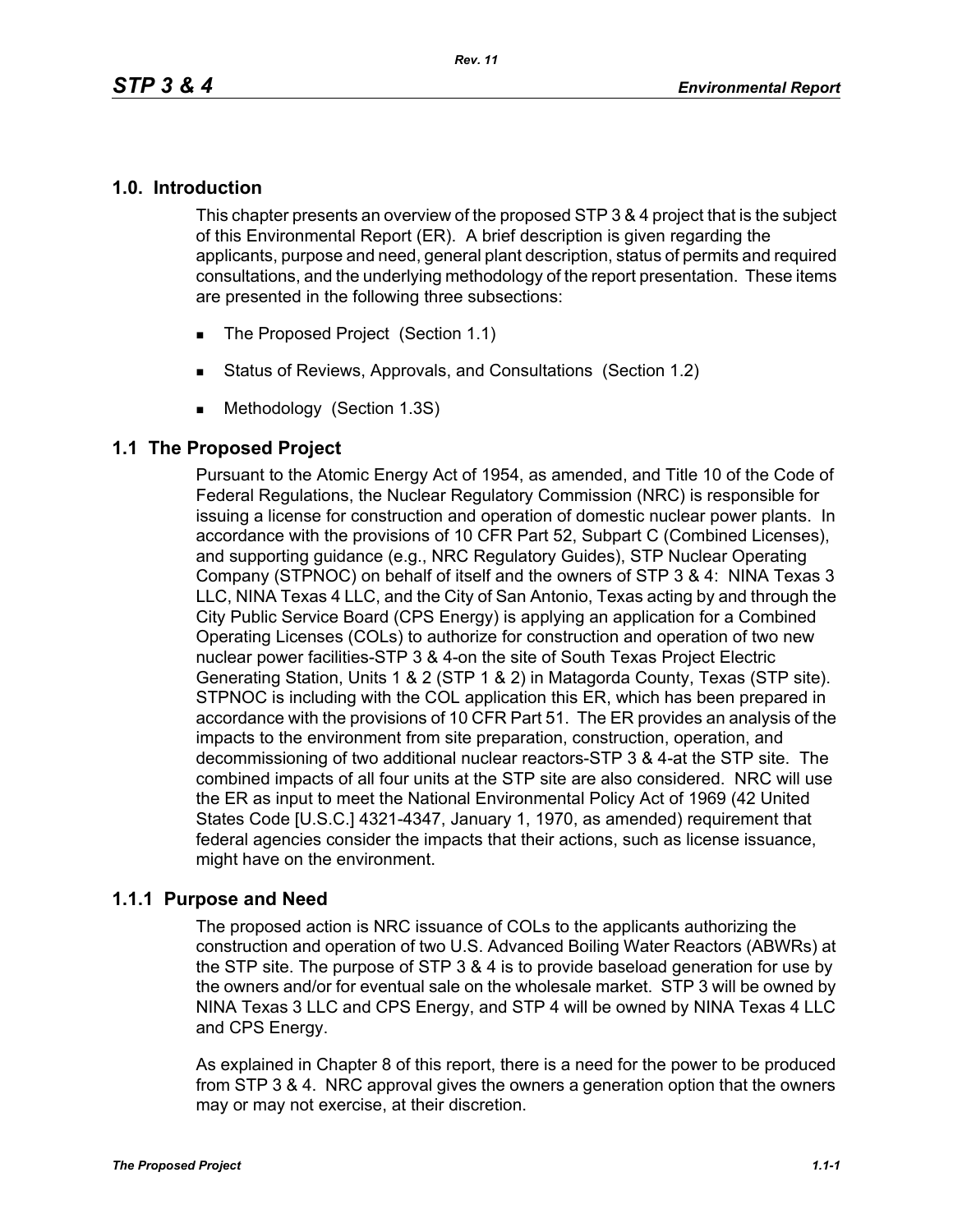# **1.1.2 Project Description**

This subsection provides a brief summary of project information that subsequent sections, particularly Chapter 3, Plant Description, describe in greater detail.

### **1.1.2.1 The Applicant and Owners**

NRG South Texas LP (NRG) (44% ownership), City Public Service Board of San Antonio, Texas (CPS Energy) (40% ownership), and the City of Austin, Texas (16% ownership) are the owners of the STP 1 & 2 site and facilities. STPNOC is the licensed operator of STP 1 & 2, with control of STP 1 & 2 and the authority to act as the agent applying for a COL for the STP site. STP 3 will be owned by NINA Texas 3 LLC and CPS Energy, and STP 4 will be owned by NINA Texas 4 LLC and CPS Energy. Pursuant to existing agreements, the NINA entities would own 92.375% of each unit while CPS Energy would own 7.625% of each unit. If plans regarding the ownership percentages change, this application will be updated accordingly. The proposed units would be baseload merchant generator plants. NINA Texas 3 LLC and NINA Texas 4 LLC intends to sell its share of the power from STP 3 & 4 on the wholesale market. CPS Energy may either use its share of STP 3 & 4 to supply the needs of its service area and/or sell the power on the wholesale market.

STPNOC will be the operator for STP 3 & 4. The COL application, COLA Part 1, Administrative Information, provides additional information about the co-owners of STP 3 & 4.

### **1.1.2.2 Site Location**

The STP site is located on approximately 12,220 acres in a rural area of Matagorda County, Texas, approximately 12 miles south-southwest of the city limits of Bay City, Texas, and 10 miles north of Matagorda Bay, along the west bank of the Colorado River. The plant footprint for STP 3 & 4 is approximately 2000 feet northwest of existing STP 1 & 2 and is generally the area that had been designated for two additional units when the facility was first planned. The location of STP 3 & 4 on the STP site is shown on Figure 1.1-1. Section 2.1, Site Location, provides additional information regarding the site and the location of the two new ABWR reactors.

### **1.1.2.3 Reactor Information**

STPNOC and the owners have selected the General Electric (GE) ABWR as the technology for two new reactors at the STP site, STP 3 & 4. The NRC approved the reference ABWR DCD in March 1997. The final design certification rule was published in the Federal Register on May 12, 1997 (62 FR 25827). This allows the ABWR design to be referenced in a COL application under 10 CFR 52. The total gross thermal megawatt output is 3926 MWt and the net electrical output is approximately 1300 MWe per unit. Further details on the ABWR reactor design is provided in Section 3.2.

# **1.1.2.4 Cooling System Information**

STP 3 & 4 will use a closed-loop cooling water system that would withdraw and discharge water from and to the Main Cooling Reservoir (MCR), similar to the existing cooling system for STP 1 & 2. Makeup water for the MCR will be withdrawn from the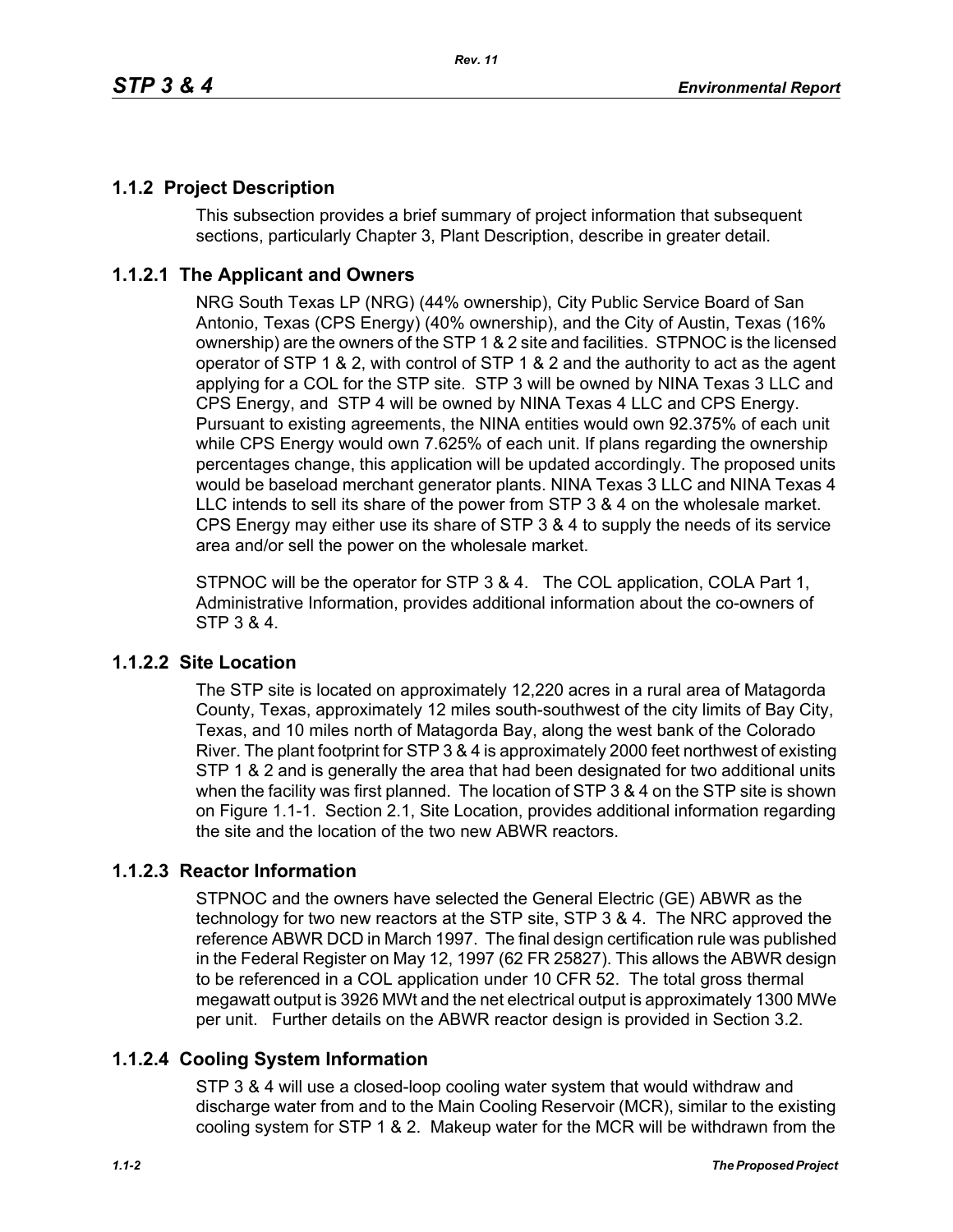Colorado River using the preexisting intake structure. STP 3 & 4 will use mechanical draft cooling towers to dissipate waste heat and a water storage basin for the safetyrelated cooling system. This differs from STP 1 & 2, which uses the essential cooling pond. The STP 3 & 4 cooling tower basin makeup water is normally provided by the plant well water system. Blowdown will discharge from the MCR to the Colorado River. Additional details regarding the STP 3 & 4 cooling system are provided in Section 3.4.

### **1.1.2.5 Transmission System Information**

The STP 3 & 4 connections to the regional grid will use existing rights-of-way to minimize, to the extent feasible, new disturbance and potential adverse impacts. The onsite power transmission system for STP 3 & 4 consists of the STP 3 & 4 345kV switchyard, five 345kV power transmission lines, and a 345kV tie-line from the STP 3 & 4 345kV switchyard to the existing STP 1 & 2 345kV switchyard. Two of these 345kV transmission lines will be upgraded from the STP site to their connection to the Hillje substation some 20 miles northwest of the STP site. The modifications to upgrade these two transmission lines will be on an existing right-of-way. No new rights-of-way outside the STP site are required for STP 3 & 4.

The three interconnect transmission line rights-of-way commence from the STP 3 & 4 345kV switchyard and head northward less than a quarter mile to intersect the existing transmission line corridor. From the point of intersection, the additional power provided by STP 3 & 4 would be transmitted over upgraded circuits in an existing right-of-way. Subsection 2.2.2 and Section 3.7 provide additional details regarding both the onsite and offsite transmission systems.

### **1.1.2.6 Preapplication Public Involvement**

STPNOC has an active community affairs and public outreach program. Examples of public outreach include community board meetings, student presentations, and emergency preparedness community activities. STPNOC offers educational and emergency preparedness information to the public by providing tours of the Control Room simulator and the Emergency Operations Facility, presentations during Career Day, distributing flyers and newsletters, and by advertising on local radio stations and in local newspapers.

STPNOC also plays an active role in supporting local philanthropy efforts including the United Way Foundation, the American Cancer Society, the American Red Cross, the March of Dimes, and the Palacios Boys & Girls Club.

STPNOC plans to continue conducting public outreach and communications efforts in conjunction with preparing the COL application. Examples of STP 3 & 4 communications include: fact sheets; presentations; interaction with civic, state, and local officials; and industry updates and interfaces. Several meetings with local officials, the community, and the NRC are anticipated through the start of commercial operations. The first public outreach meeting held by the NRC in Bay City occurred on June 27, 2007. This meeting was announced via local media outlets (e.g. newspapers).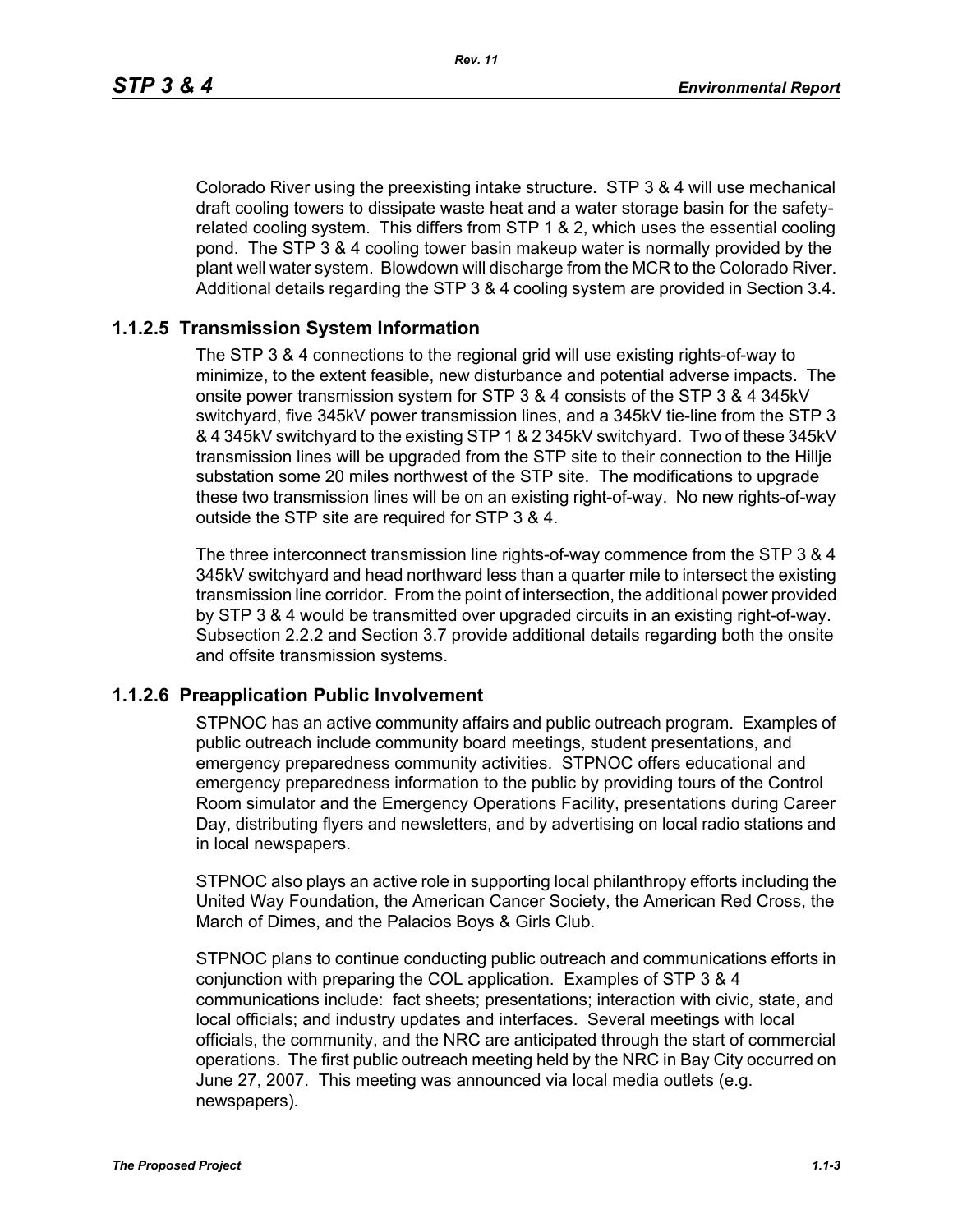# **1.1.2.7 Proposed Dates for Major Activities**

NRC regulations provide for COL applicants to perform both preconstruction site preparation activities and limited work authorization (LWA) activities before issuance of the COL. STPNOC plans to start preconstruction activities in January 2009 and conclude these activities in January 2010. If LWA activities are to be performed, they may begin in January 2010 and conclude in January 2011.

Construction activities for STP 3 will begin following the site preparation for both STP 3 & 4. STPNOC expects to initiate construction of STP 3 in January 2011 and STP 4 in May 2011. STPNOC estimates that construction would occur over a 63-month period for both units, beginning with NRC approval of the COL application in January 2011. Commercial operation for STP 3 is projected in March 2015 and March 2016 for STP 4.